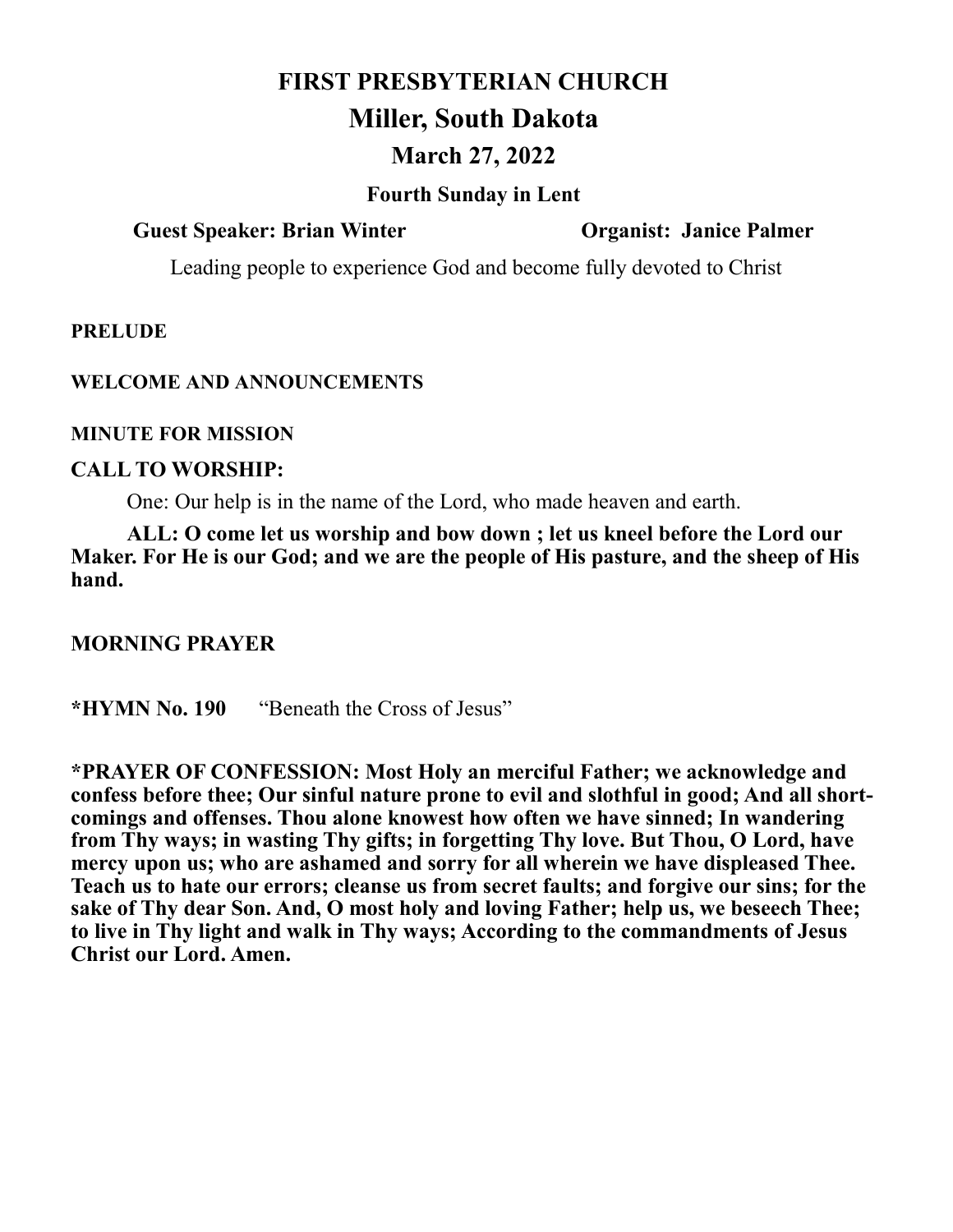#### **\*DECLARATION OF PARDON**

#### **\*GLORIA PATRI**

#### **\*GREETING ONE ANOTHER**

#### **PRAYER FOR ILLUMINATION**

**RESPONSIVE READING: Psalm 32** (p. 447 in Pew Bible)

**CHILDREN'S TIME**

**CHOIR ANTHEM:** "Alas! And Did My Savior Bleed"

**GOSPEL READING: Luke 15: 1-32**  (pp. 845-846 in pew Bible)

**SERMON: Gospel Changes**

#### **PASTORAL PRAYER AND LORD'S PRAYER**

**\*HYMN No. 191** "Ah, Holy Jesus"

**INVITATION TO OFFERING ---OFFERTORY PRAYER OF DEDICATION \*DOXOLOGY**

**\*HYMN** "Lord, Who Throughout These 40 Days" (see insert) Children are dismissed to Sunday School **\*CHARGE AND BENEDICTION** *\*Please stand if you are able.*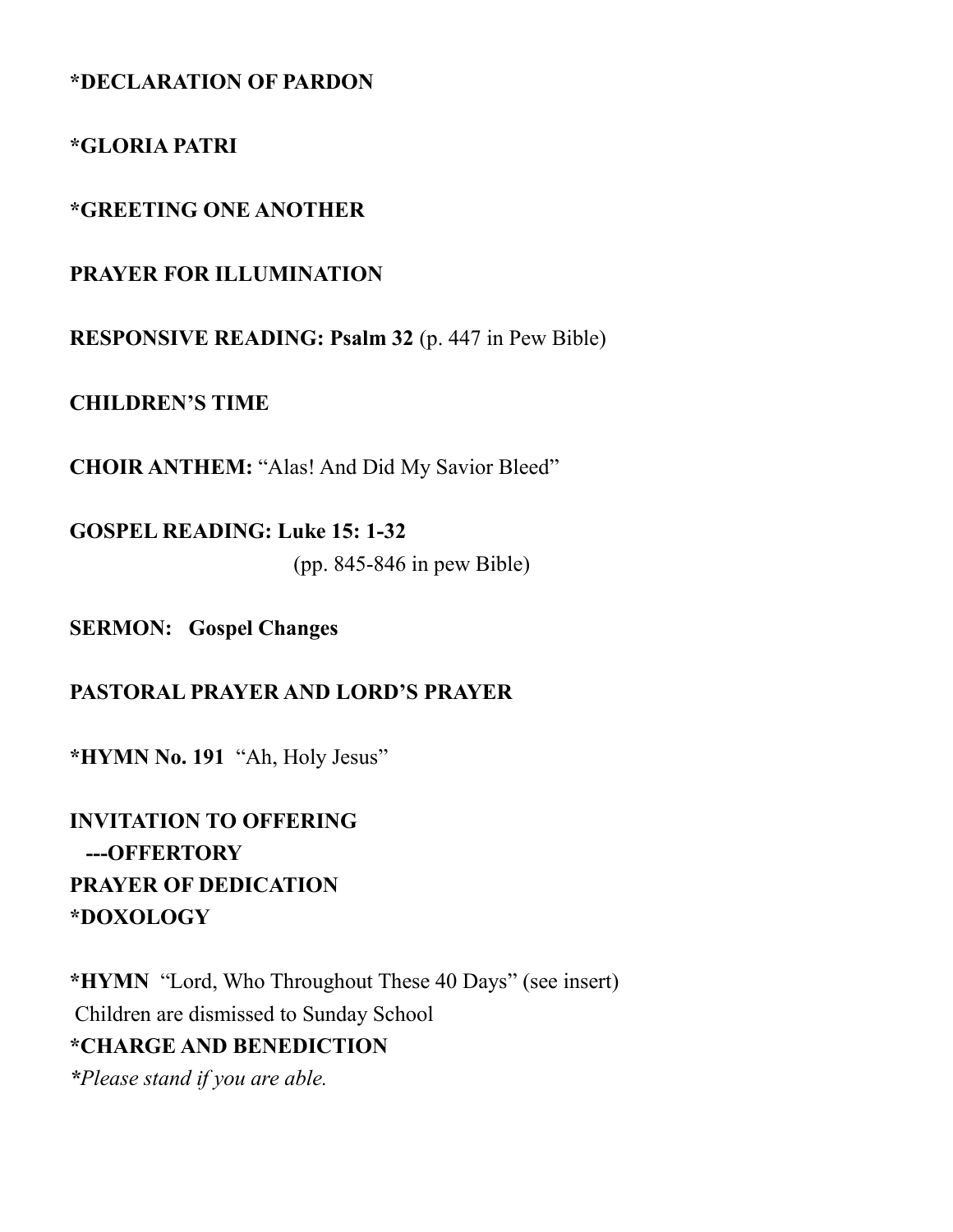#### **ANNOUNCEMENTS**

#### **REMEMBER:**

 **\*Guests, we welcome you.** Please sign the guest book by the front door before you leave. \***Large print bulletins are available.** 

If you would like one, please pick one up as you come into the sanctuary.

 \***Let the Deacons or Janice know** if you or someone you are aware of is hospitalized, in need of a visit, or prayers.

 **\*An usher will be available to help** people up and down the stairs or in and out of the elevator.

## **OUR CHURCH MARCH 27—April 3**

| Sun., Mar. 27:        | Worship at $10:00$ A.M                        |
|-----------------------|-----------------------------------------------|
|                       | Happy Birthday: Will Jones & Charlene Beckett |
| <b>Mon., Mar. 28:</b> | Happy Birthday: Beth Fischer                  |
| <b>Wed., Mar. 25:</b> | Choir practice at 7:00                        |

| <b>Greeters today:</b>         | Kelly & Curtis Johnson                                          |
|--------------------------------|-----------------------------------------------------------------|
| <b>Student Greeters today:</b> | Ava & Brooks Johnson                                            |
| <b>Greeter for Apr. 3:</b>     | Travis & Angie Anderberg                                        |
|                                | <b>Student Greeters for Apr. 3:</b> Kaihlyn & Brecken Anderberg |

| <b>Ushers for March:</b>         | Dave & Jean Johnson       |
|----------------------------------|---------------------------|
| <b>Student Ushers today:</b>     | Alexis & Brooks Johnson   |
| <b>Student Ushers for Apr 3:</b> | Shaylee & Jaden Anderberg |

**Deacons for Apr.** Pam Heasley & Sue Jones Attendance for last week: 77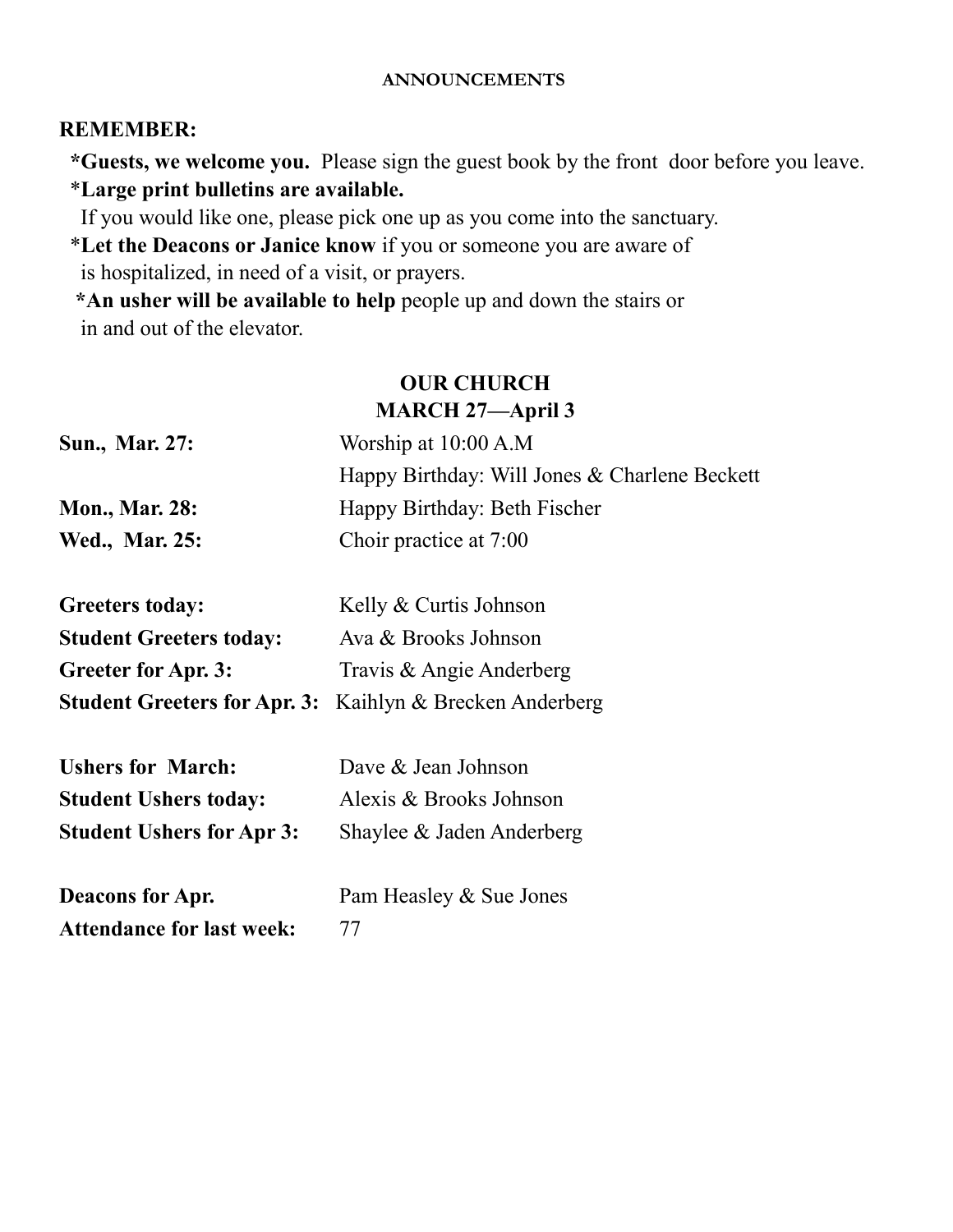# **FYI:**

1. Our Church would like to get e-mail addresses of our members. If you could e-mail me at my address of [secretary@firstpresmiller.org,](mailto:secretary@firstpresmiller.org) I can save your addresses or please get them to me in writing if e-mailing is not an option. Thank you. Patty

# *2. Please let the office know if I am missing any birthdays or anniversaries. Thank you!*

# **3. Offering for March 20: \$ 2900.50**

- 4. I*t's time to think about Easter memorials. Please contact Jean Johnson or Dawn Haar about these. Easter lilies are \$15.00.*
- *5.* Just a reminder to check out our Church's website every week at millerpresby.com. We have a new "interim information" button on the left hand side-bar that will take you to a page of information and that week's "happenings", and it will be updated as needed each week . It will help everyone to stay up-to-date on dates, events, etc. in our church community! Also if you have anything that you like to see included on the website and/or share photos of our church events and dates, please email Dee Sivertsen at [deesiv@gmail.com.](mailto:deesiv@gmail.com) *Thank you!*

#### **6**. **Our new email for the church is [PresbyPastorMiller@gmail.com.](mailto:PresbyPastorMiller@gmail.com) Please update this in your contacts files. Thank you!**

# **GLORIA PATRI**

Glory be to the Father, and to the Son and to the Holy Ghost.

As it was in the beginning, is now and ever shall be,

world without end. Amen.

## **DOXOLOGY**

Praise God, from whom all blessings flow,

Praise Him all creatures, here below,

Praise Him above, ye heavenly host.

Praise Father, Son, and Holy Ghost. Amen.

## **Prayer list:**

June VanZee, Jill Nelson, Kayleen Fulton, Scott Teason, Vi Moncur, Sanae Brown, Mary Caffee, Marcia Potts, Nathan Bonebright, Melanie Wangsness, Bob Lager, Jean Johnson, Marcie Lander, Kayden Hammond, family and friends of Mary Caffee and Irene Fanning.